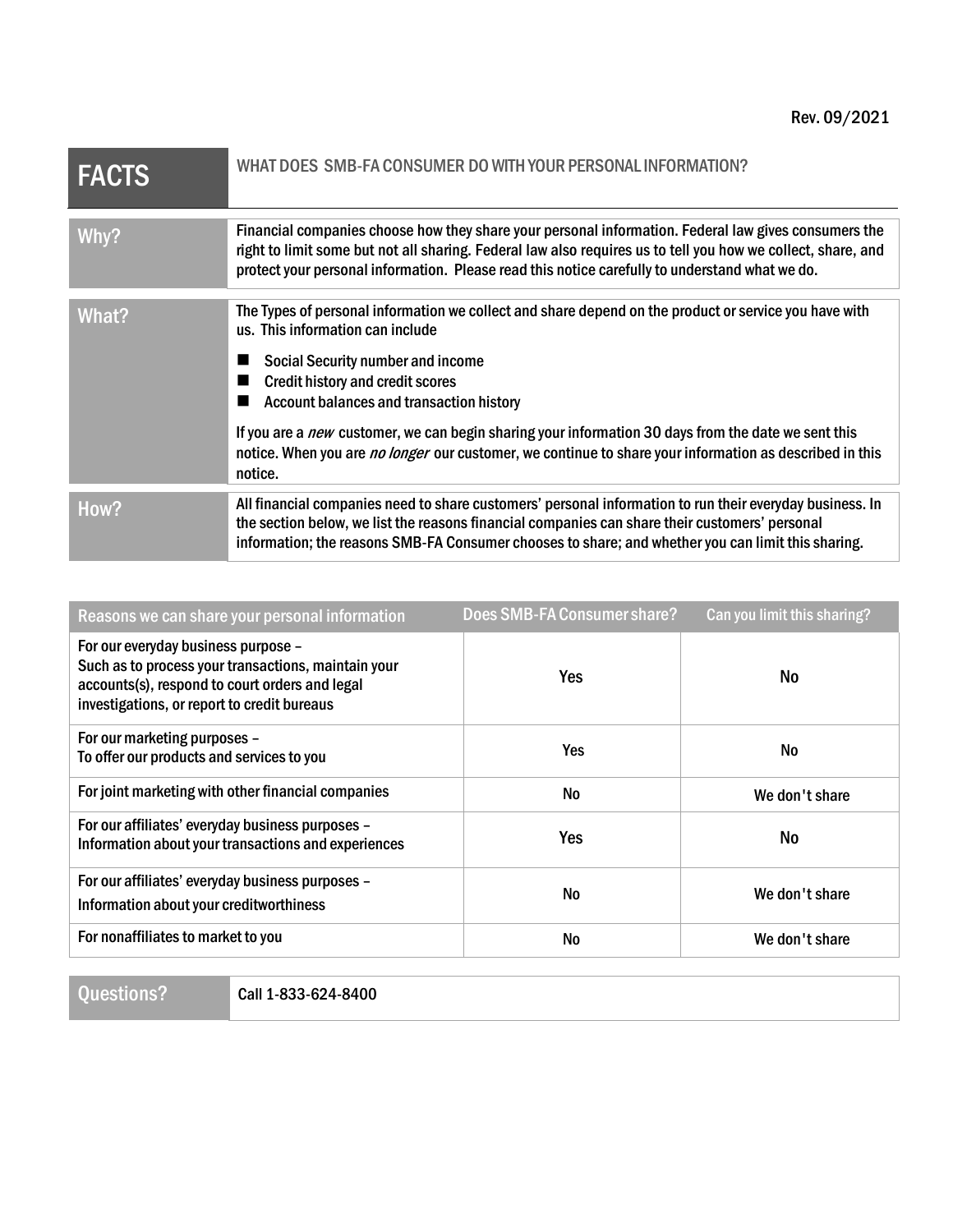Page 2

| Who we are                                                          |                                                                                                                                                                                                                 |  |  |  |
|---------------------------------------------------------------------|-----------------------------------------------------------------------------------------------------------------------------------------------------------------------------------------------------------------|--|--|--|
| Who is providing this notice?                                       | Fidem SMB Holdings LLC and Fidem SMB LLC (together "SMB-FA<br>Consumer")                                                                                                                                        |  |  |  |
| What we do                                                          |                                                                                                                                                                                                                 |  |  |  |
| <b>How does SMB-FA Consumer</b><br>protect my personal information? | To protect your personal information from unauthorized access and use, we<br>use security measures that comply with federal law. These measures include<br>computer safeguards and secured files and buildings. |  |  |  |
|                                                                     | We authorize our employees to get your information only when they need it to<br>do their work, and we require companies that work for us to protect your<br>information.                                        |  |  |  |
| <b>How does SMB-FA Consumer</b><br>collect my personal information? | We collect your personal information, for example, when you:<br>Provide account information or use your debit card                                                                                              |  |  |  |
|                                                                     | Give us your income or your contact information<br>■<br>Pay your bills<br>■                                                                                                                                     |  |  |  |
|                                                                     | We also collect personal information from others, such as credit bureaus,<br>affiliates, or other companies.                                                                                                    |  |  |  |
| Why can't I limit all sharing?                                      | Federal law gives you the right to limit only:                                                                                                                                                                  |  |  |  |
|                                                                     | Sharing for affiliates' everyday business purposes - information about<br>E<br>your creditworthiness                                                                                                            |  |  |  |
|                                                                     | Affiliates from using your information to market to you<br>■<br>Sharing for nonaffiliates to market to you<br>п                                                                                                 |  |  |  |
|                                                                     | State laws and individual companies may give you additional rights to limit<br>sharing. See below for more on your rights under state law.                                                                      |  |  |  |
| <b>Definitions</b>                                                  |                                                                                                                                                                                                                 |  |  |  |

| рошнионо               |                                                                                                                                                                                               |
|------------------------|-----------------------------------------------------------------------------------------------------------------------------------------------------------------------------------------------|
| <b>Affiliates</b>      | Companies related by common ownership or control. They can be financial<br>and nonfinancial companies.<br><b>SMB-FA Consumer does not share with our affiliates.</b>                          |
| <b>Nonaffiliates</b>   | Companies not related by common ownership or control. They can be<br>financial and nonfinancial companies.<br>SMB-FA Consumer does not share with nonaffiliates so they can<br>market to you. |
| <b>Joint Marketing</b> | A formal agreement between nonaffiliated financial companies that together<br>market financial products or services to you.<br><b>SMB-FA Consumer doesn't jointly market.</b>                 |
|                        |                                                                                                                                                                                               |

## Other Important Information

## For Vermont Customers.

- We will not disclose information about your creditworthiness to our affiliates and will not disclose your personal information, financial information, credit report, or health information to nonaffiliated third parties to market to you, other than as permitted by Vermont law, unless you authorize us to make those disclosures.
- For additional information concerning our privacy policies, call 1-833-624-8400.